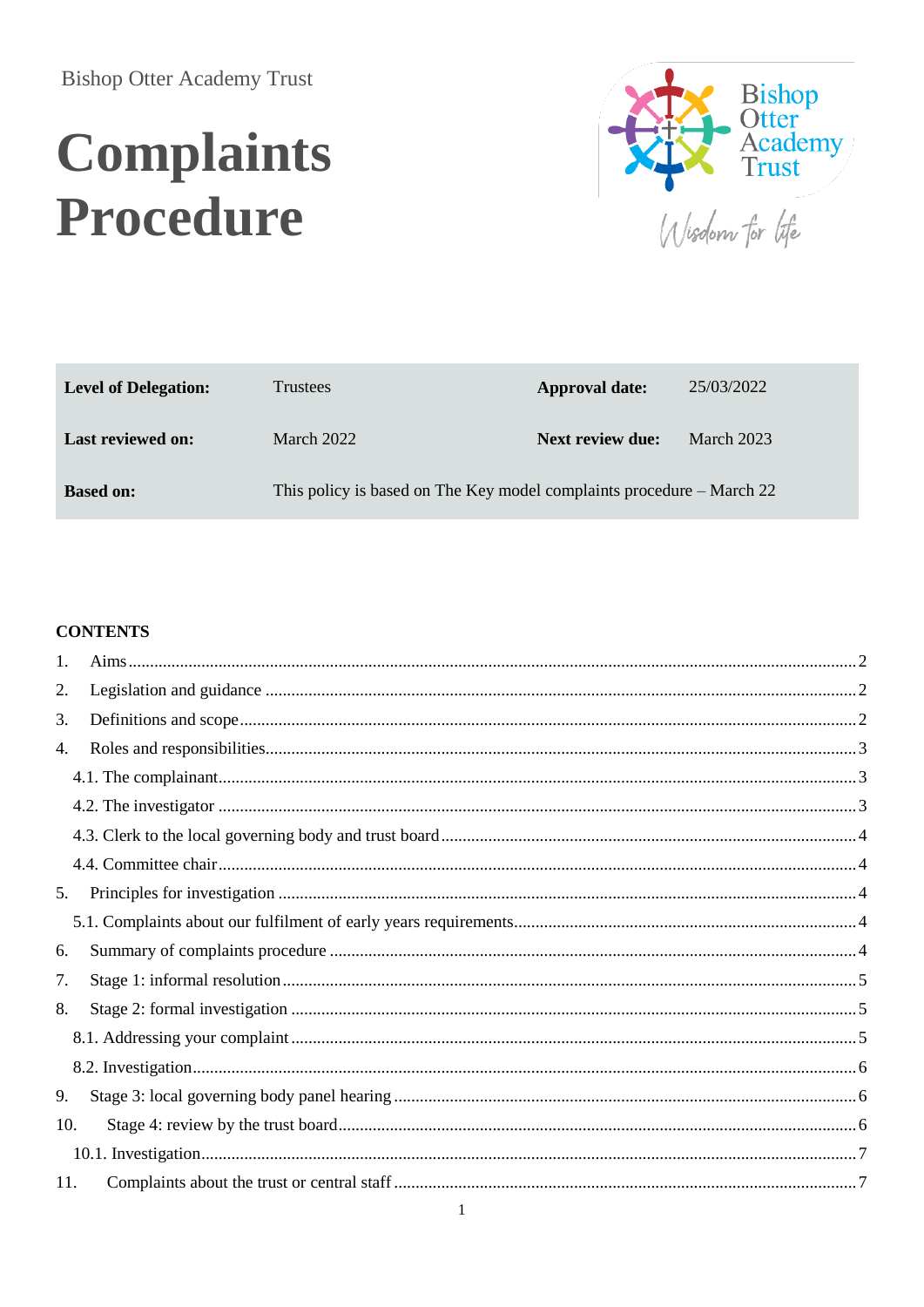| 12. |  |
|-----|--|
| 13. |  |
| 14. |  |
| 15. |  |
| 16. |  |
|     |  |
|     |  |

# <span id="page-1-0"></span>**1. Aims**

Our trust aims to meet its statutory obligations when responding to complaints from parents of pupils at the school, and others.

When responding to complaints, we aim to:

- Be impartial and non-adversarial.
- Facilitate a full and fair investigation by an independent person or panel, where necessary.
- Address all the points at issue and provide an effective and prompt response.
- Treat complainants with respect.
- Keep complainants informed of the progress of the complaints process.
- Consider how the complaint can feed into school and trust improvement evaluation processes.

We try to resolve concerns or complaints by informal means wherever possible. Where this is not possible, formal procedures will be followed.

The trust will aim to give the complainant the opportunity to complete the complaints procedure in full.

To support this, we will ensure we publicise the existence of this policy and make it available on our website, and on the websites of our schools.

# <span id="page-1-1"></span>**2. Legislation and guidance**

This document meets the requirements set out in part 7 of the schedule to the [Education \(Independent School Standards\)](http://www.legislation.gov.uk/uksi/2014/3283/schedule/made)  [Regulations 2014,](http://www.legislation.gov.uk/uksi/2014/3283/schedule/made) which states that we must have and make available a written procedure to deal with complaints from parents of pupils in our trust.

It is also based on guidance published by the Education and Skills Funding Agency (ESFA) on [creating a complaints](https://www.gov.uk/government/publications/setting-up-an-academies-complaints-procedure)  [procedure that complies with the above regulations,](https://www.gov.uk/government/publications/setting-up-an-academies-complaints-procedure) and refers to [good practice guidance on setting up complaints](https://www.gov.uk/government/publications/school-complaints-procedures)  [procedures](https://www.gov.uk/government/publications/school-complaints-procedures) from the Department for Education (DfE).

This policy complies with our funding agreement and articles of association.

In addition, it addresses duties set out in the [Early Years Foundation Stage statutory framework](https://www.gov.uk/government/publications/early-years-foundation-stage-framework--2) with regards to dealing with complaints about the trust's fulfilment of Early Years Foundation Stage requirements.

## <span id="page-1-2"></span>**3. Definitions and scope**

The DfE guidance explains the difference between a concern and a complaint: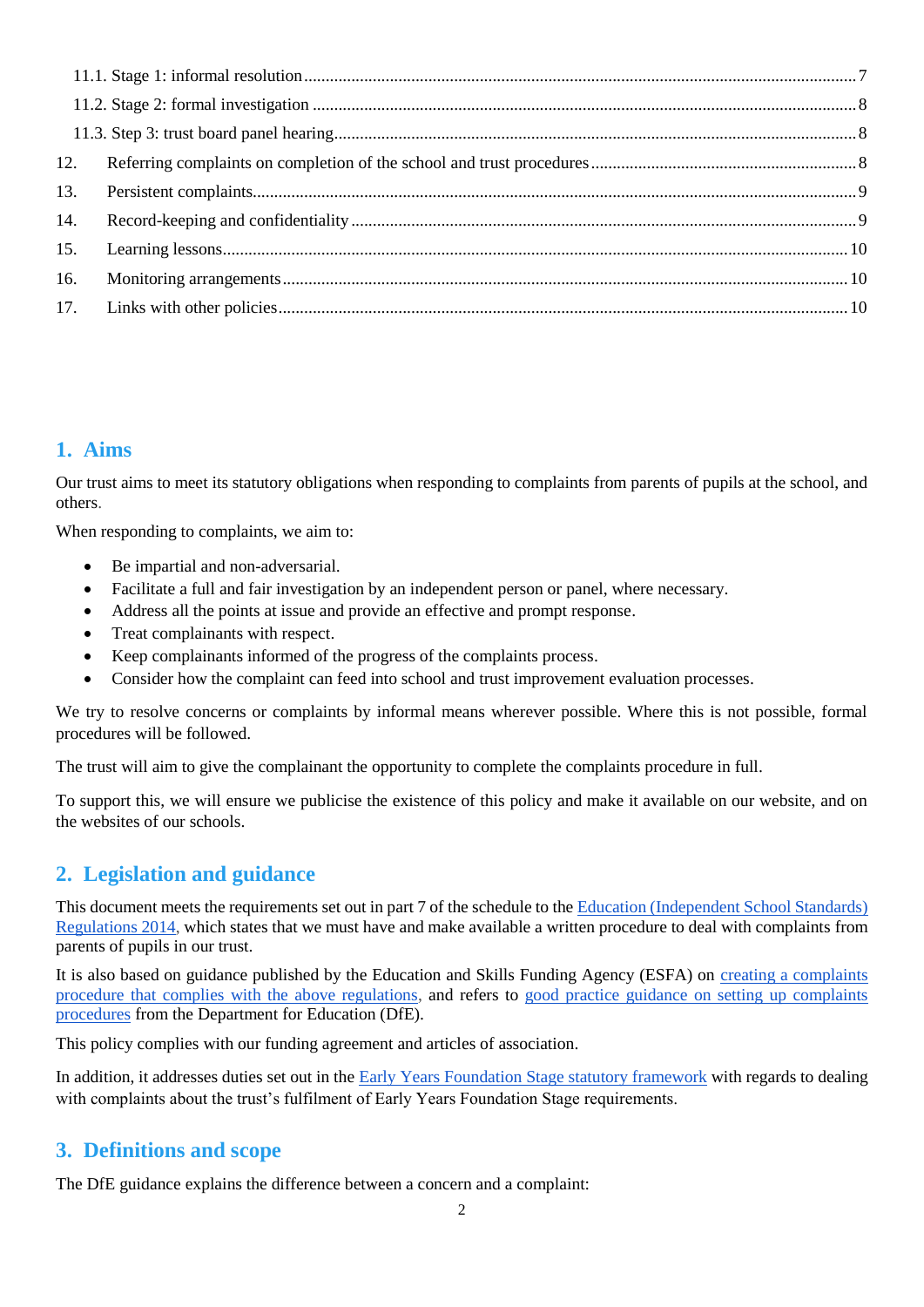A **concern** is defined as "an expression of worry or doubt over an issue considered to be important for which reassurances are sought".

A **complaint** is defined as "an expression of dissatisfaction however made, about actions taken or a lack of action".

The trust intends to resolve complaints informally where possible, at the earliest possible stage.

There may be occasions when complainants would like to raise their concerns formally. This policy outlines the procedure relating to handling such complaints.

This policy does not cover complaints procedures relating to:

- Admissions
- Statutory assessments of special educational needs (SEN)
- Safeguarding matters
- Exclusion
- Whistle-blowing
- Staff grievances
- Staff discipline

Please see our separate policies for procedures relating to these types of complaint.

Arrangements for handling complaints from parents of children with SEN about a school's support are within the scope of this policy. Such complaints should first be made to the special educational needs co-ordinator (SENCO); they will then be referred to this complaints policy. Each school's SEN policy and information report includes information about the rights of parents of pupils with disabilities who believe that our trust, or a school within our trust, has discriminated against their child.

Complaints about services provided by other providers who use trust premises or facilities should be directed to the provider concerned.

This policy does not cover complaints relating to schools who are 'associate members' of the trust. Please contact the individual school for a copy of their complaints policy.

## <span id="page-2-0"></span>**4. Roles and responsibilities**

#### <span id="page-2-1"></span>**4.1. The complainant**

The complainant will get a more effective and timely response to their complaint if they:

- Follow these procedures.
- Co-operate with the school or trust throughout the process, and respond to deadlines and communication promptly.
- Ask for assistance as needed.
- Treat all those involved with respect.
- Not publish details about the complaint on social media.

#### <span id="page-2-2"></span>**4.2. The investigator**

An individual will be appointed to look into the complaint, and establish the facts. They will:

- Interview all relevant parties, keeping notes.
- Consider records and any written evidence and keep these securely.
- Prepare a comprehensive report to the headteacher or complaints committee which includes the facts and potential solutions.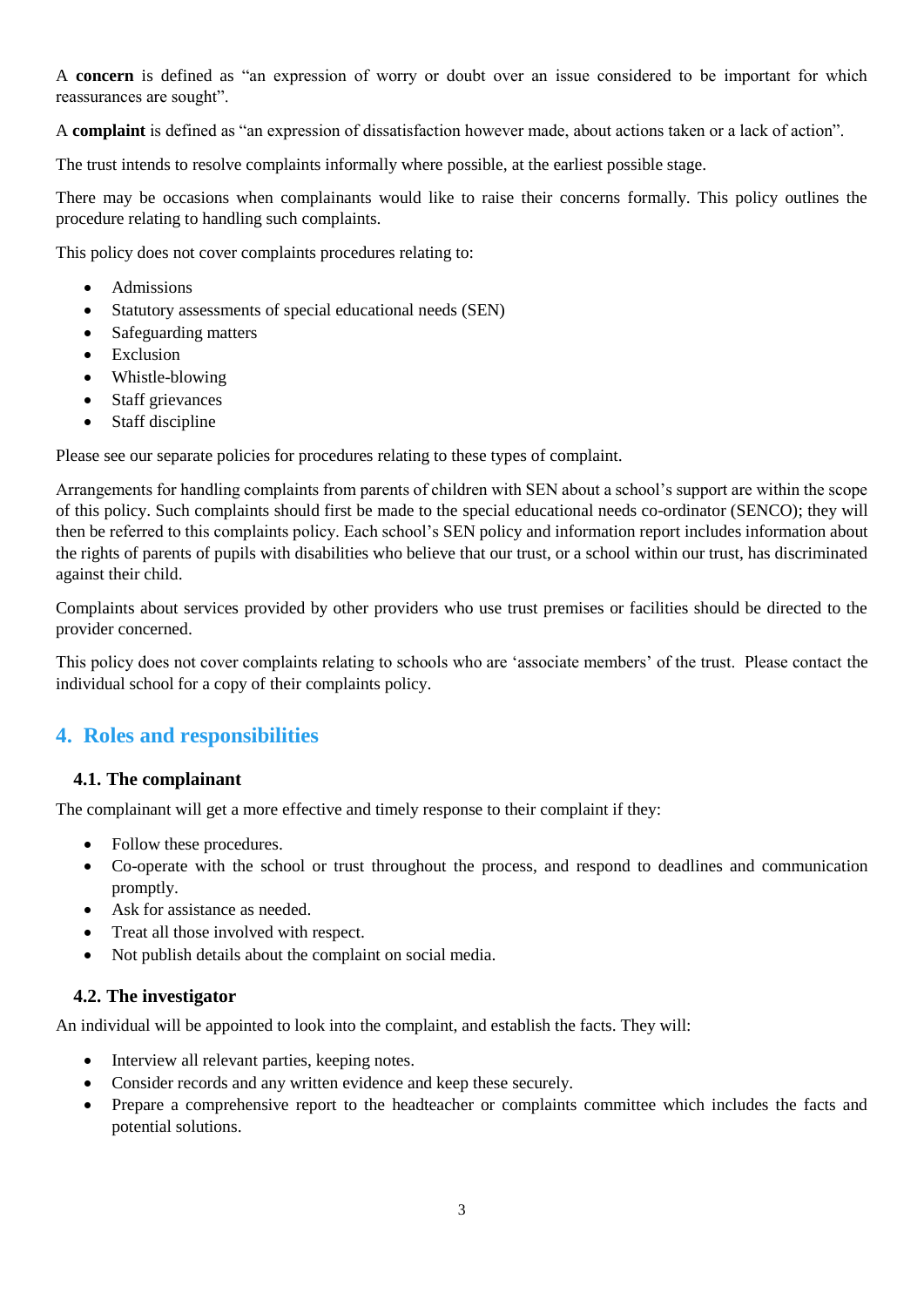#### <span id="page-3-0"></span>**4.3. Clerk to the local governing body and trust board**

The clerk will:

- Be the contact point for the complainant and the complaints committee, including circulating the relevant papers and evidence before complaints committee meetings.
- Arrange the complaints hearing.
- Record and circulate the minutes and outcome of the hearing.

#### <span id="page-3-1"></span>**4.4. Committee chair**

The committee chair will:

- Chair the meeting, ensuring that everyone is treated with respect throughout.
- Make sure all parties see the relevant information, understand the purpose of the committee, and are allowed to present their case.

# <span id="page-3-2"></span>**5. Principles for investigation**

When investigating a complaint, we will try to clarify:

- What has happened.
- Who was involved.
- What the complainant feels would put things right.

We also intend to address complaints as quickly as possible. To achieve this, realistic and reasonable time limits will be set for each action within each stage.

Where further investigations are necessary, new time limits will be set, and the complainant will be sent details of the new deadline with an explanation for the delay.

The trust expects that complaints will be made as soon as possible after an incident arises, and no later than 3 months afterwards. We will consider exceptions to this time frame in circumstances where there were valid reasons for not making a complaint at that time and the complaint can still be investigated in a fair manner for all involved.

#### <span id="page-3-3"></span>**5.1. Complaints about our fulfilment of early years requirements**

We will investigate all written complaints relating to the trust's fulfilment of the Early Years Foundation Stage requirements, and notify the complainant of the outcome with 28 days of receiving the complaint. Schools will keep a record of the complaint (see section entitled 'Record Keeping' below) and make this available to Ofsted on request.

Parents and carers can notify Ofsted if they believe that a school is not meeting Early Years Foundation Stage requirements by:

- Calling 0300 123 4666
- Emailing [enquiries@ofsted.gov.uk](mailto:enquiries@ofsted.gov.uk)
- Using the online contact form available at<https://www.gov.uk/government/organisations/ofsted#org-contacts>

Schools will notify parents and carers if they become aware that they are to be inspected by Ofsted. Schools will also supply a copy of the inspection report to parents and carers of children attending the setting on a regular basis.

# <span id="page-3-4"></span>**6. Summary of complaints procedure**

We have adopted a 4-stage process for dealing with complaints:

- $\bullet$  Stage 1 informal resolution
- Stage  $2$  formal investigation
- Stage 3 local governing body panel hearing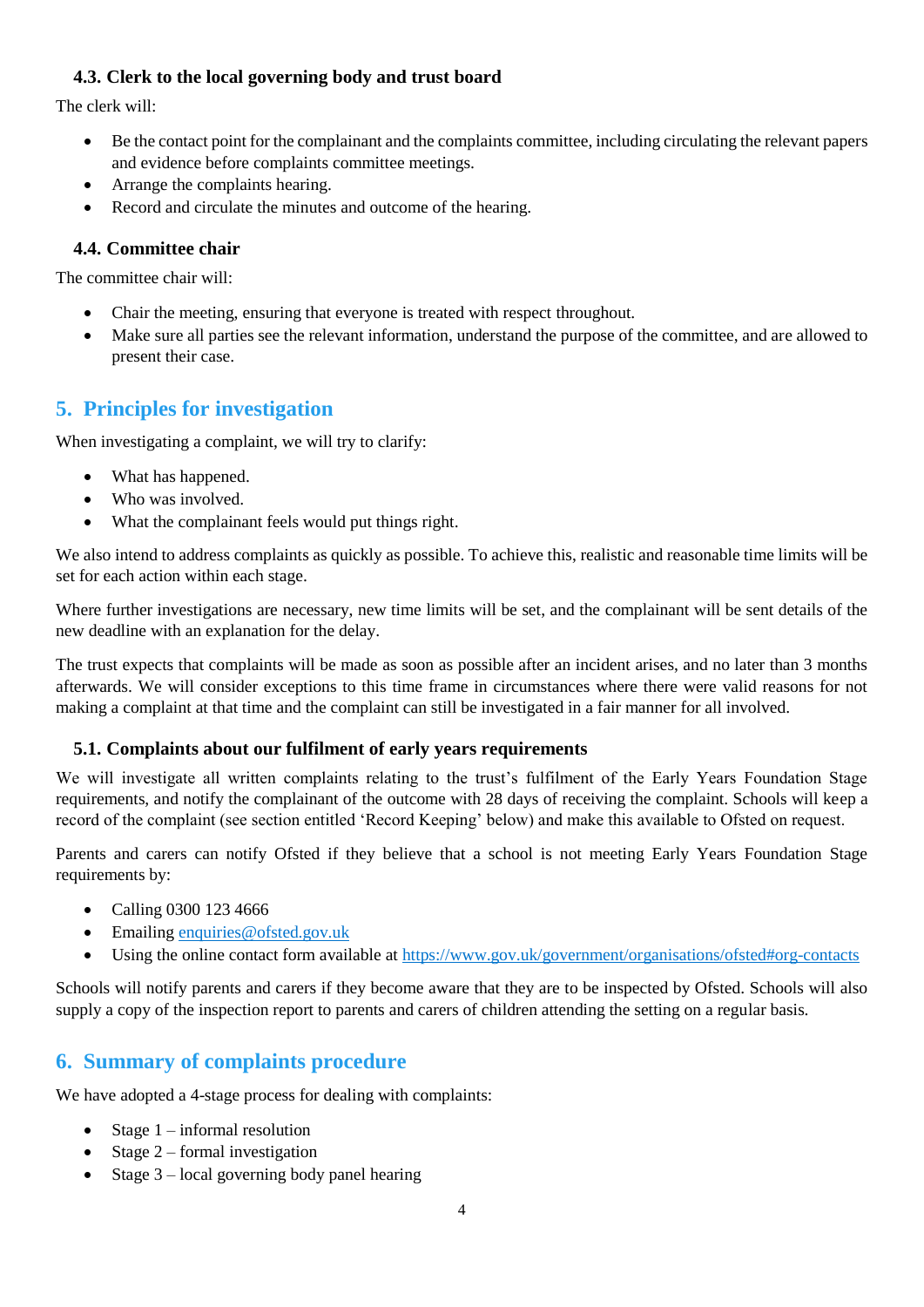Stage 4 – review by the trust board

# <span id="page-4-0"></span>**7. Stage 1: informal resolution**

The trust will take informal concerns seriously and make every effort to resolve that matter quickly.

The complainant should raise the complaint as soon as possible with the relevant member of school staff or the headteacher/head of school, either in person or by letter, telephone or email. If the complainant is unclear who to contact or how to contact them, they should contact their school office.

The school will acknowledge informal complaints within 5 working days, and provide a response within 15 working days.

The informal stage may involve:

- A meeting between the complainant and the headteacher / head of school or another member of the school's Senior Leadership Team.
- Provision of additional information or clarification.
- Amendments to provision or practice.
- Provision of additional support or guidance.
- Mediation.
- Conflict resolution.

If the complaint is not resolved informally, it will be escalated to a formal complaint.

# <span id="page-4-1"></span>**8. Stage 2: formal investigation**

The formal stage involves the complainant putting the complaint into writing. This letter should provide details such as:

- Relevant dates and times.
- The names of witnesses of events.
- What the complainant feels would resolve the complaint.

The letter should be submitted alongside copies of any relevant documents.

#### <span id="page-4-2"></span>**8.1. Addressing your complaint**

Complaints not involving the headteacher or a member of the local governing body should be directed to [the headteacher / head of school]. This can be done by:

- Email: Please email via the relevant school office.
- Letter addressed to the headteacher/head of school, delivered to the school office.

Complaints involving the headteacher, head of school or a member of the local governing body should be directed to the chair of the local governing body. This can be done by:

- Email: Please ask the relevant school office for the chair's email address.
- Letter addressed to the chair of the local governing body, delivered to the school office.

Complaints involving the chair of the local governing body should be directed to the chair of the board of trustees. This can be done by:

- Email: office@boat.academy
- Letter: Chair of Trustees, c/o any school office

If you are not sure where to address your complaint, contact the school office.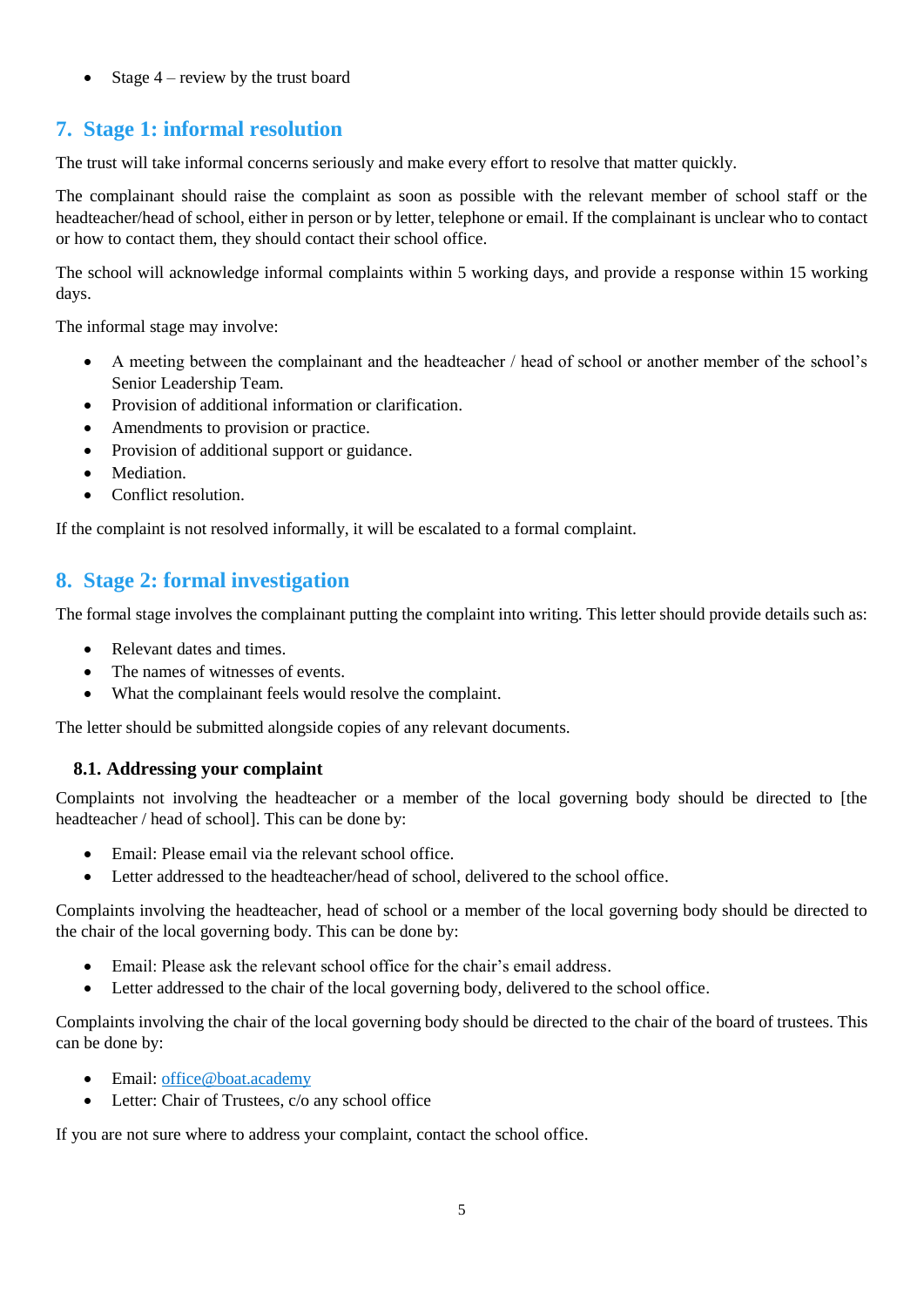#### <span id="page-5-0"></span>**8.2. Investigation**

The complainant will receive written acknowledgement of their complaint within 5 working days.

We will not normally investigate anonymous complaints. However, the head/CEO, Chair of Governors or Chair of Trustees, if appropriate, will determine whether the complaint warrants an investigation.

The investigating officer (such as the headteacher or the chair of the local governing body) will then conduct their own investigation. The investigation may include:

- Reviews of relevant documents.
- Interviews with pupils, parents, staff and other involved parties.

The written conclusion of this investigation will be sent to the complainant within 15 working days.

If the complainant is not satisfied with the response and wishes to proceed to the next stage of this procedure, they should inform the investigating officer in writing within 15 working days.

# <span id="page-5-1"></span>**9. Stage 3: local governing body panel hearing**

Complaints will be escalated to the panel hearing stage if the complainant is not satisfied with the response to the complaint at the second, formal, stage.

The panel will be appointed by or on behalf of the trust and must consist of at least 3 people who were not directly involved in the matters detailed in the complaint. At least 1 panel member must be independent of the management and running of the school.

The panel cannot be made up solely of local governing body members, as they are not independent of the management and running of the school.

The panel will have access to the existing record of the complaint's progress (see section entitled 'Record Keeping' below). The local governing body is responsible for ensuring that the panel is properly minuted.

The complainant must be notified of the date, time and location of the review panel at least 5 working days in advance. However, the review panel reserves the right to convene at their convenience rather than that of the complainant.

At the review panel hearing, the complainant and representatives from the school, as appropriate, will be present. Each will have an opportunity to set out written or oral submissions prior to the meeting.

The complainant is allowed to attend the panel hearing and be accompanied if they wish.

At the hearing, each individual will have the opportunity to give statements and present their evidence, and witnesses will be called, as appropriate, to present their evidence.

The panel, the complainant and the school representative(s) will be given the chance to ask and reply to questions. Once the complainant and school representative(s) have presented their cases, they will be asked to leave and evidence will then be considered.

The panel must then put together its findings and recommendations from the case. The panel will also provide a copy of the findings and recommendations to the complainant and, where relevant, the individual who is the subject of the complaint, and make a copy available for inspection by the trust and headteacher.

The panel will inform those involved of the decision in writing within 5 days.

## <span id="page-5-2"></span>**10.Stage 4: review by the trust board**

Where the school-based complaints procedure has been completed, and the complainant does not feel their complaint has been addressed to their satisfaction, they may contact the trust in writing to request a review of the complaint investigation.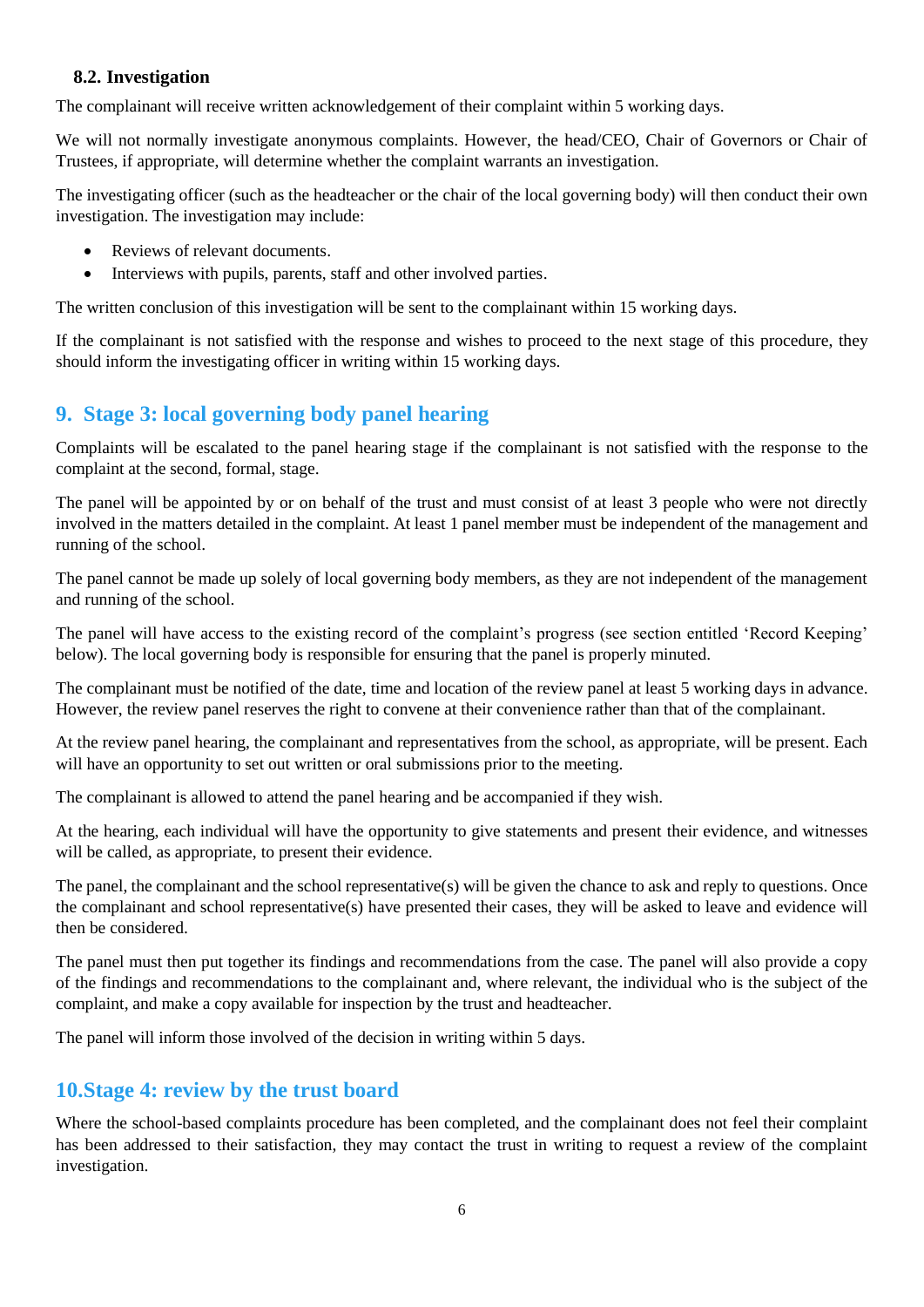They can do this by:

- Email: [office@boat.academy](mailto:office@boat.academy)
- Letter: Chair of Trustees, c/o any school office

The written request should include a summary of the complaint, along with any relevant dates, times and evidence.

The trust will only investigate complaints where:

- The school did not comply with the complaints procedure.
- The school or trust's complaints procedure does not comply with statutory requirements.
- The school has failed to comply with a duty imposed under its funding agreement.

The trust cannot overturn decisions on complaints made during the school's complaints procedure. However, it can assess whether the school considered the complaint appropriately.

If it is found that the school did not address a complaint appropriately, or that statutory requirements were not met, the trust will require the complaint to be reconsidered within 15 days. This also applies where adjustments must be made to the complaints procedure to bring it in line with statutory requirements.

#### <span id="page-6-0"></span>**10.1. Investigation**

Where a complaint is raised with the trust, the trust's investigating officer will acknowledge the complaint in writing within 5 days.

The school will be asked to provide the following within 5 days:

- Details of any relevant policies and procedures.
- An explanation of how each stage of the complaints procedure has been followed.
- A response to the complaint, including relevant documents and correspondence.

The investigating officer will provide a written response to the complaint within 15 days.

# <span id="page-6-1"></span>**11.Complaints about the trust or central staff**

We use a 3-step process for addressing complaints made about the trust as a whole, or against central staff:

- $\bullet$  Stage 1 informal resolution
- Stage  $2$  formal investigation
- Stage  $3$  trust board panel hearing

#### <span id="page-6-2"></span>**11.1. Stage 1: informal resolution**

We make every effort to address any concerns or complaints early through informal measures.

The complainant should raise any concerns as soon as possible with the relevant member of the trust's central team, or the chief executive officer (CEO).

If the concern regards the CEO, the complainant should contact the chair of the board of trustees.

If the complainant is unsure who to contact, or needs to contact the chair of the board of trustees, they should contact the trust office:

Email: [offfice@boat.academy](mailto:offfice@boat.academy) Telephone: 01273 454470 Post: Bishop Otter Academy Trust c/o St Nicolas and St Mary CE Primary School, Eastern Avenue, Shoreham, West Sussex BN43 6PE

The process for responding to and investigating an informal complaint about the trust or central staff is the same as that set out in section 7*.*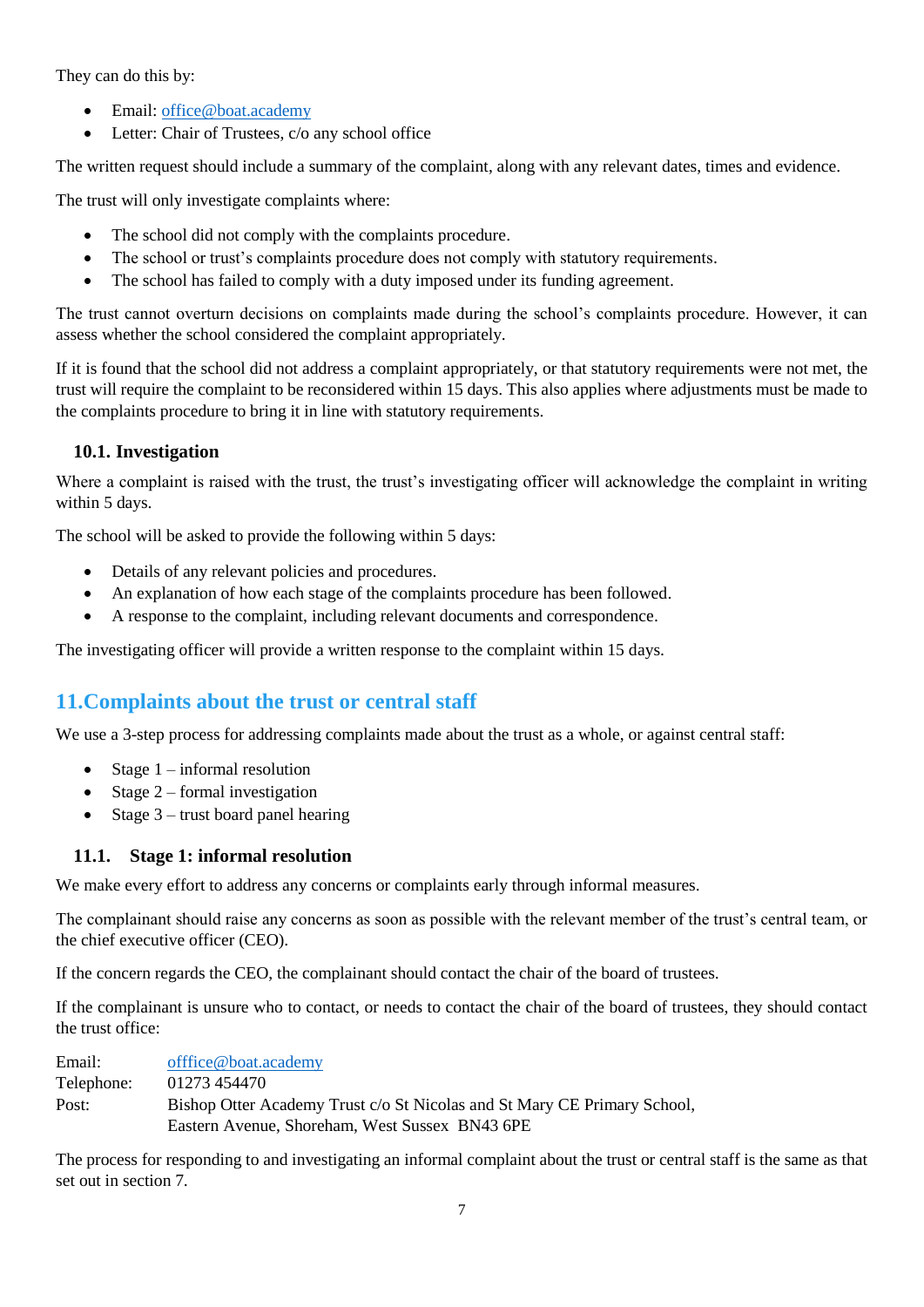#### <span id="page-7-0"></span>**11.2. Stage 2: formal investigation**

If the complaint is not resolved satisfactorily at the informal stage, the complainant must submit a formal complaint in writing.

The complainant will receive written acknowledgement of their complaint within 5 working days.

The investigating officer will then conduct an investigation, in line with the process set out in section 8 above, providing a written response to the complainant within 15 working days.

### <span id="page-7-1"></span>**11.3. Step 3: trust board panel hearing**

Complaints will be escalated to the panel hearing stage if the complainant is not satisfied with the response to the complaint at the second, formal, stage.

A panel will be appointed by the trust, and will consist of 3 members of the board not involved in investigating the complaint in the formal stage.

The complainant must be notified of the date, time, and location of the review panel at least 5 working days in advance. However, the review panel reserves the right to convene at their convenience rather than that of the complainant.

The complainant and representatives from the trust, as appropriate, will be present at the panel hearing. Each will have an opportunity to set out written or oral submissions prior to the meeting.

The complainant must be allowed to attend the panel hearing and be accompanied if they wish.

The board will ensure that the hearing is properly minuted.

At the meeting, each individual will have the opportunity to give statements and present their evidence, and witnesses will be called, as appropriate, to present their evidence.

The panel, the complainant and the trust representative(s) will be given the chance to ask and reply to questions. Once the complainant and trust representative(s) have presented their cases, they will be asked to leave and evidence will then be considered.

The panel must then put together its findings and recommendations from the case. The panel will also provide a copy of the findings and recommendations to the complainant and, where relevant, the individual who is the subject of the complaint, and make a copy available for inspection by the trust.

The panel will inform those involved of the decision in writing within 15 days.

# <span id="page-7-2"></span>**12.Referring complaints on completion of the school and trust procedures**

If the complainant is unsatisfied with the outcome of the school or trust complaints procedure, they can refer their complaint to the ESFA. The ESFA will check whether the complaint has been dealt with properly. The ESFA will not overturn the school or trust's decision about a complaint. However, it will look into:

- Whether there was undue delay, or the school or trust did not comply with its own complaints procedure.
- Whether the trust was in breach of its funding agreement with the secretary of state.
- Whether the trust has failed to comply with any other legal obligation.

If the complaint was not dealt with properly, the school or trust will be asked to re-investigate the complaint. If the complaints procedure is found not to meet regulations, the trust will be asked to correct its procedure accordingly.

For more information or to refer a complaint, see the following webpage: <https://www.gov.uk/complain-about-school>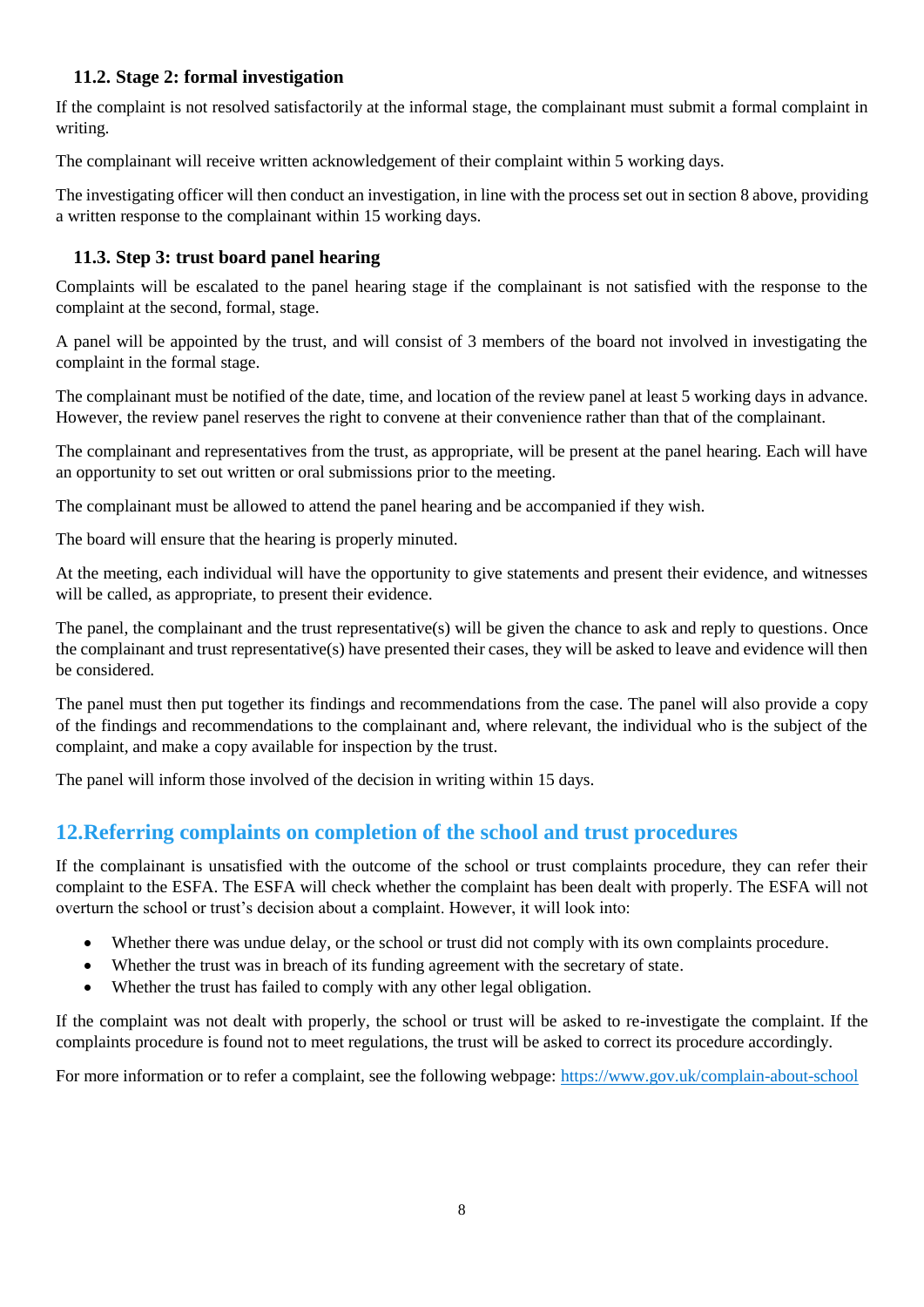# <span id="page-8-0"></span>**13.Persistent complaints**

Where a complainant tries to re-open the issue with the school or trust after the complaints procedure has been fully exhausted and the school or trust has done everything it reasonably can in response to the complaint, the chair of the local governing body or the chair of the board of trustees will inform the complainant that the matter is closed.

If the complainant subsequently contacts the school or trust again about the same issue, the school or trust can choose not to respond. The normal circumstance in which the school or trust will not respond is if:

- The school or trust has taken every reasonable step to address the complainant's needs, *and*
- The complainant has been given a clear statement of the school or trust's position and their options (if any), *and*
- The complainant is contacting the school or trust repeatedly but making substantially the same points each time.

However, this list is not intended to be exhaustive.

The school or trust will be most likely to choose not to respond if:

- There is reason to believe the individual is contacting the school with the intention of causing disruption or inconvenience, and/or
- The individual's letters/emails/telephone calls are often or always abusive or aggressive, and/or
- The individual makes insulting personal comments about, or threats towards, school or trust staff
- Unreasonable behaviour which is abusive, offensive, or threatening may constitute an unreasonably persistent complaint.

Once the school or trust has decided that it is appropriate to stop responding, the complainant will be informed in writing, either by letter or email.

The school or trust will ensure when making this decision that complainants making any new complaint are heard, and that the school and trust act reasonably.

# <span id="page-8-1"></span>**14.Record-keeping and confidentiality**

The school will record the progress of all complaints, including information about:

- Actions taken at all stages.
- The stage at which the complaint was resolved.
- The final outcome.

The records will also include copies of letters and emails, and notes related to meetings and phone calls.

This material will be treated as confidential and stored securely in the school office, and will be viewed only by those involved in investigating the complaint or on the review panel.

In the case of complaints about the trust or central staff, these records will be managed by the clerk to the board of trustees and will be stored securely in the trust's offices under restricted access.

This is except where the secretary of state (or someone acting on their behalf) or the complainant requests access to records of a complaint through a freedom of information (FOI) request or under the terms of the Data Protection Act, or where the material must be made available during a school inspection.

Records of complaints will be kept for 6 years.

The details of the complaint, including the names of individuals involved, will not be shared with the whole local governing body of the school (or the entire trust board) in case a review panel needs to be organised at a later point.

Where the local governing body is aware of the substance of the complaint before the review panel stage, the school will (where reasonably practicable) arrange for an independent panel to hear the complaint.